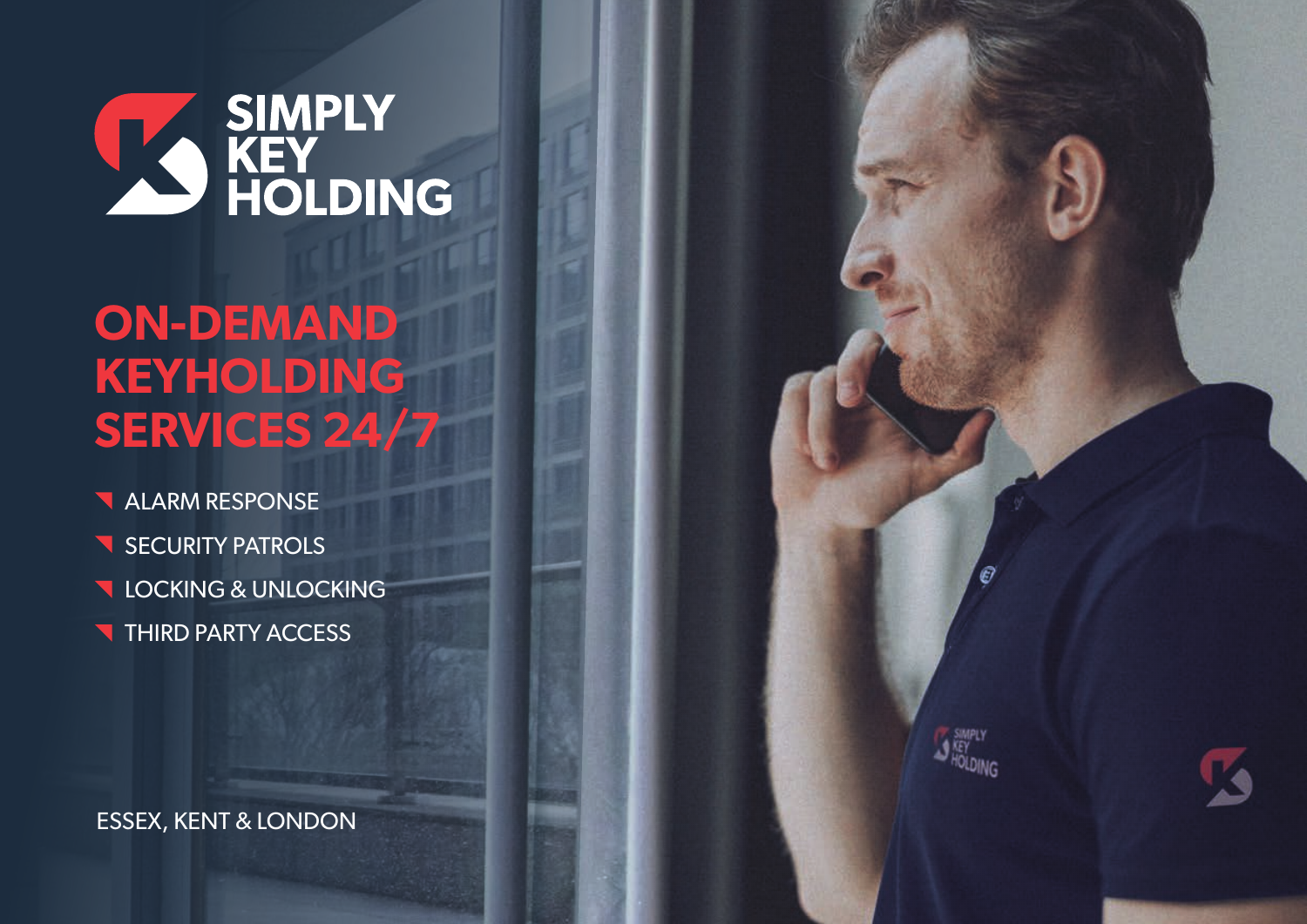We provide on demand keyholding, alarm response and security patrol services throughout Essex, Kent and London. Our Chelmsford and East London based teams offer rapid response services tailored to you and your property, from out of hours alarm activation attendance to scheduled security patrol visits. We take pride in offering a reliable and friendly service to a variety of commercial and residential customers.

## **INTRUDER ALARM RESPONSE**

Our intruder alarm response service replaces your existing keyholder arrangement relieving your hard-working site and management staff from being called out during unsociable hours. Our trained and licenced response team take full responsibility for all out-of-hours activations and incidents, including the initial response, management of alarm systems, building checks and liaising with local police where necessary. All attendance is documented and submitted in real time.

### **SECURITY PATROLS**

For premises that do not require a physical security presence our mobile response team can attend (in a marked vehicle) to carry out agreed inspections and building checks. Our security patrols can be performed 24/7, 365 days per year. Patrol times and frequency can be tailored to suit any requirement. We provide security patrols to a multitude of clients in varying sectors including construction, hospitality, education and retail.

#### **WWW.SIMPLYKEYHOLDING.CO.UK**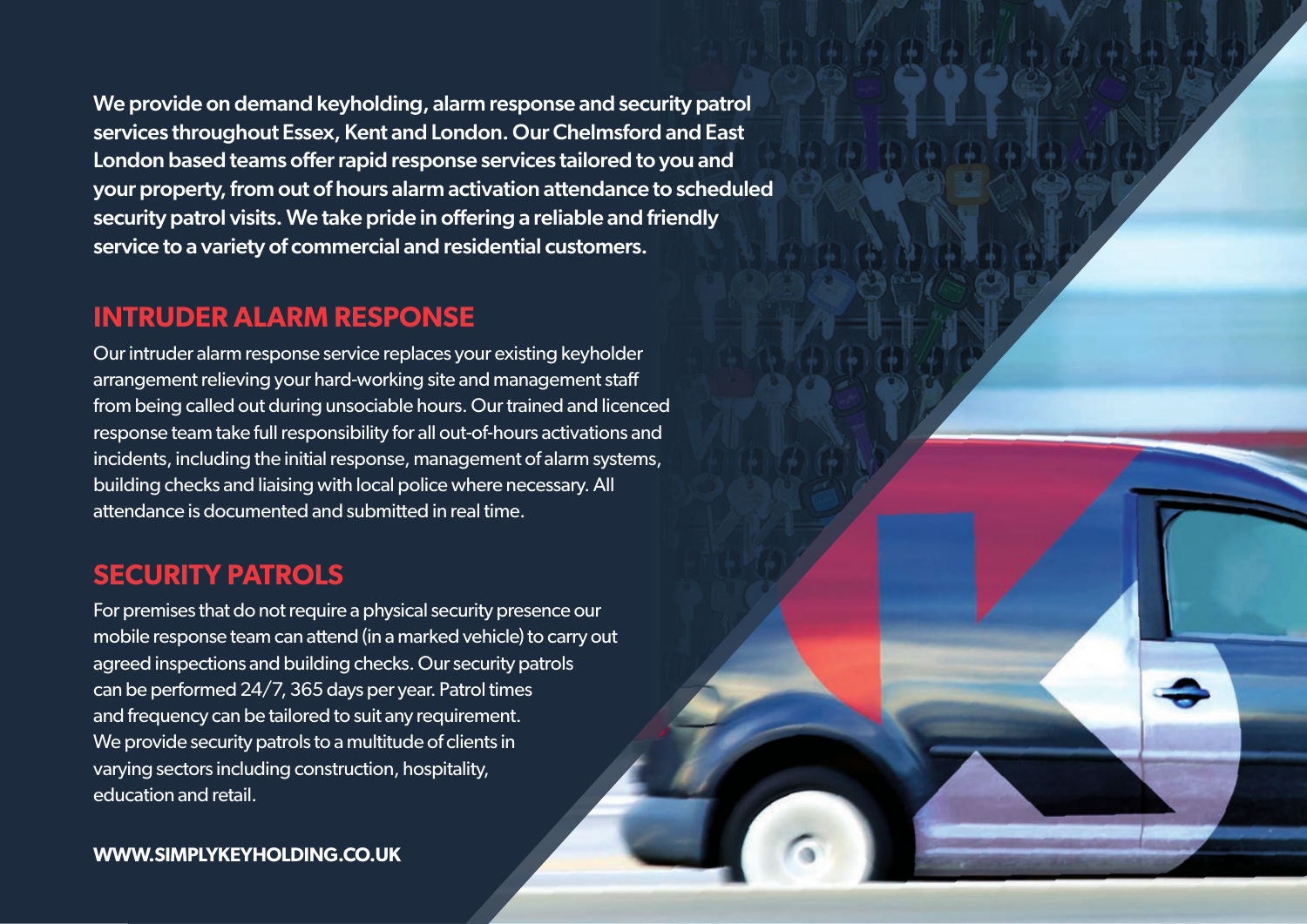## **LOCKING & UNLOCKING**

Modern day commercial buildings often require stringent security shut down procedures accompanied by a requirement for compliance and supplier accountability. Our locking and unlocking service provides just that. We take complete ownership of all building shut downs and openings, following a mutually agreed set of instructions. The service is all encompassing and can include closing of all windows and doors, turning off lights, checking gates and perimeters before finally setting the alarm and securing the building. All property locks and unlocks are supported by checklists and completion reports.

## **THIRD PARTY ACCESS**

As your designated keyholder, with 24 hours notice we can provide third party access to your property when you can't be there. During downtime such as evenings and weekends our mobile response team can attend your property to allow access to engineers, valuation teams, utility companies and more. This keyholder service can be tailored to individual requirements and is available 24/7, 365 days per year.

## **LOST KEY GUARANTEE**

For a 'one off fee' we will hold your home or business keys in our secure key holding facility and deploy a replacement to your nominated contact when required. Our lost key guarantee service gives piece of mind knowing there is always a fail-safe option for access. Our security patrol team aim to respond within 60 mins.